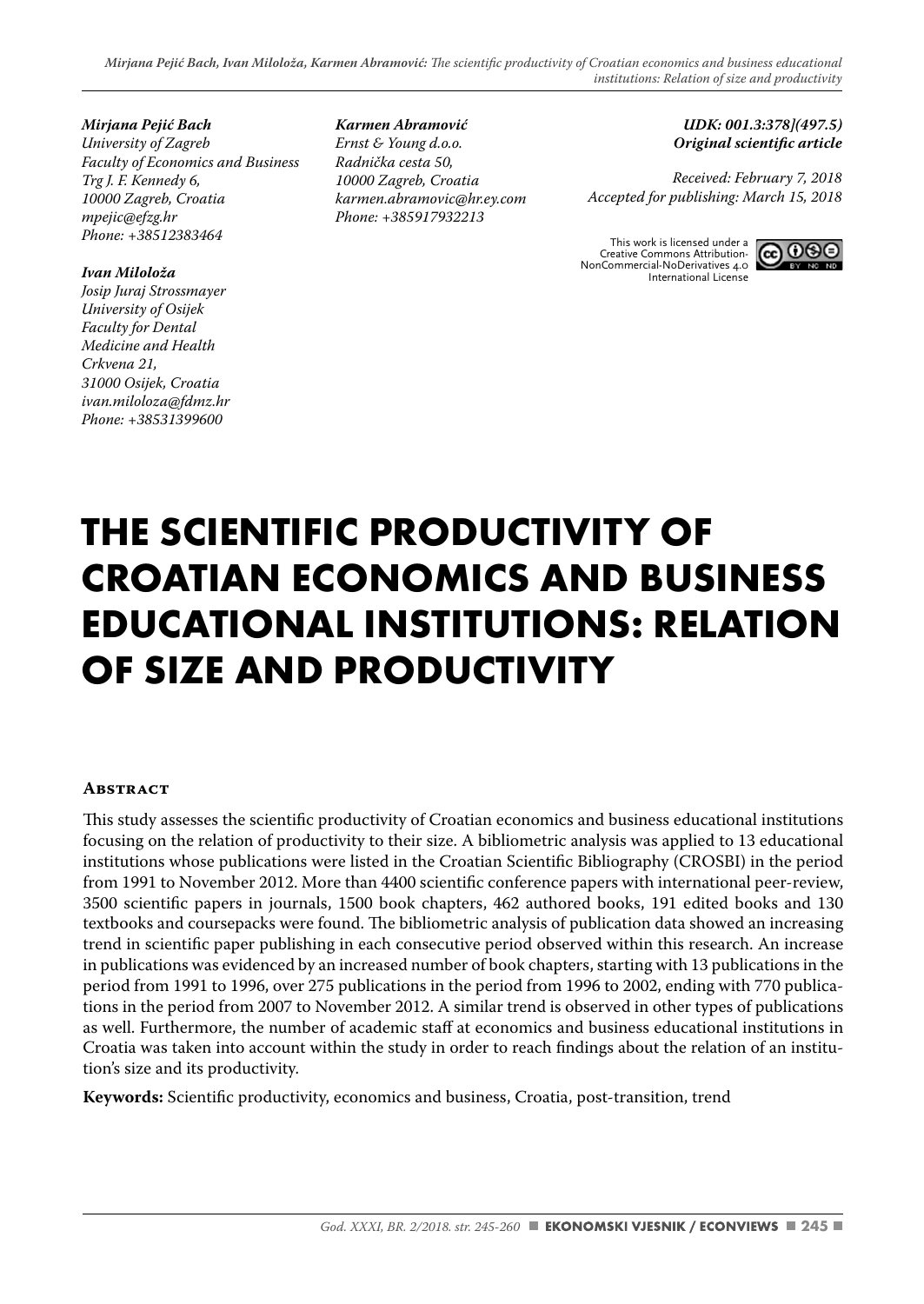*Mirjana Pejić Bach, Ivan Miloloža, Karmen Abramović:* The scientific productivity of Croatian economics and business educational *institutions: Relation of size and productivity*

#### *1. Introduction*

Scientists from Eastern European (EE) countries that publish their research in the area of economics and business face a number of barriers towards publication. First, due to the ideological reasons, economics and business research in capitalist and communist/ socialist societies used to be very different until the early 1990s when perestroika caused the breakup of the former Soviet Union, uprisings in EE countries, and termination of the Cold War (Brown, 2007; Uzun, 2002). Second, researchers from EE countries came across many obstacles in their attempt to catch up with their colleagues from developed countries, owing to the diverse institutional milieu of scientific research (Olenik, 2012), especially due to the fact that authoritarian regimes do not represent enticing surroundings for scientific production (Josephson, 1996). Third, due to the fact that English has become the main language of science, linguistic reasons are also important for authors from non-English speaking countries, especially in the social sciences (Gantman, 2009; 2011; 2015; Tychinin et al., 2005). Fourth, future professionals are rarely instructed on scientific writing and manuscript preparation, and usually learn the craft of scientific writing only through the painstaking process of trial and error (Keys, 1999; Pejić Bach, 2012; Andonie et al., 2010).

In Croatia there are a number of public and private institutions that offer educational programmes in economics and business. Besides teaching, their role is also to participate in research in the field of economics and business and to publish results of their research in scientific publications. The analysis of previous publications indicated that in Croatia there is no research of publication patterns of Croatian economics and business educational institutions. This fact and the lack of publication pattern analysis were our main incentives for research on publication patterns of Croatian economics and business educational institutions.

The goal of the paper is to examine publication patterns and trends in economics and business science publications in Croatia by applying bibliometric analysis to peer-reviewed publications published by Croatian public and private educational institutions in the period from 1991 to 1 November 2012. The scientific contributions of this research are as follows: (i) discussion of the publication patterns of Croatian economics and business educational institutions in a period longer than 20 years - from 1991 until November 2012, according to the type of publications, and (ii) discussion of the relationship between the number of the academic staff employed at the institution and publication patterns in order to shed some light on the institution's productivity.

The paper is organized as follows. First, after the introduction, the methodology of the research is presented, that consists of the selection of the institution and the selection of publications, as well as the measurement of productivity. In the third chapter, the results are presented that outline the patterns in the total number of publications per institution. In the fourth chapter, the relationship between the number of academic staff and the number of publications is investigated using the correlation analysis. The final chapter provides the conclusion of our research.

### *2. Methodology*

#### *2.1 Selection of Croatian economics and business educational institutions*

The source for finding a complete list of institutions that offer educational programmes in economics and business was the website of the Croatian Agency for Science and Higher Education (ASHE). ASHE records institutions that have the license issued by the Ministry of Science, Education and Sports of the Republic of Croatia to offer educational programmes. The license is the final administrative decision issued to higher education institutions confirming that the institution is eligible to start educational activities. The ASHE website was analysed in October 2012, and the results revealed that 41 different educational institutions (universities, university departments, faculties, polytechnics, and colleges) offer 164 educational programmes in the field of economics and business. However, in our work we focused only on the institutions in the Croatian Scientific Bibliography (CROSBI). Out of a total of 41 educational institutions, there are 13 educational institutions whose publications are listed in CROSBI: the Faculty of Organization and Informatics in Varaždin (FOI), the Faculty of Tourism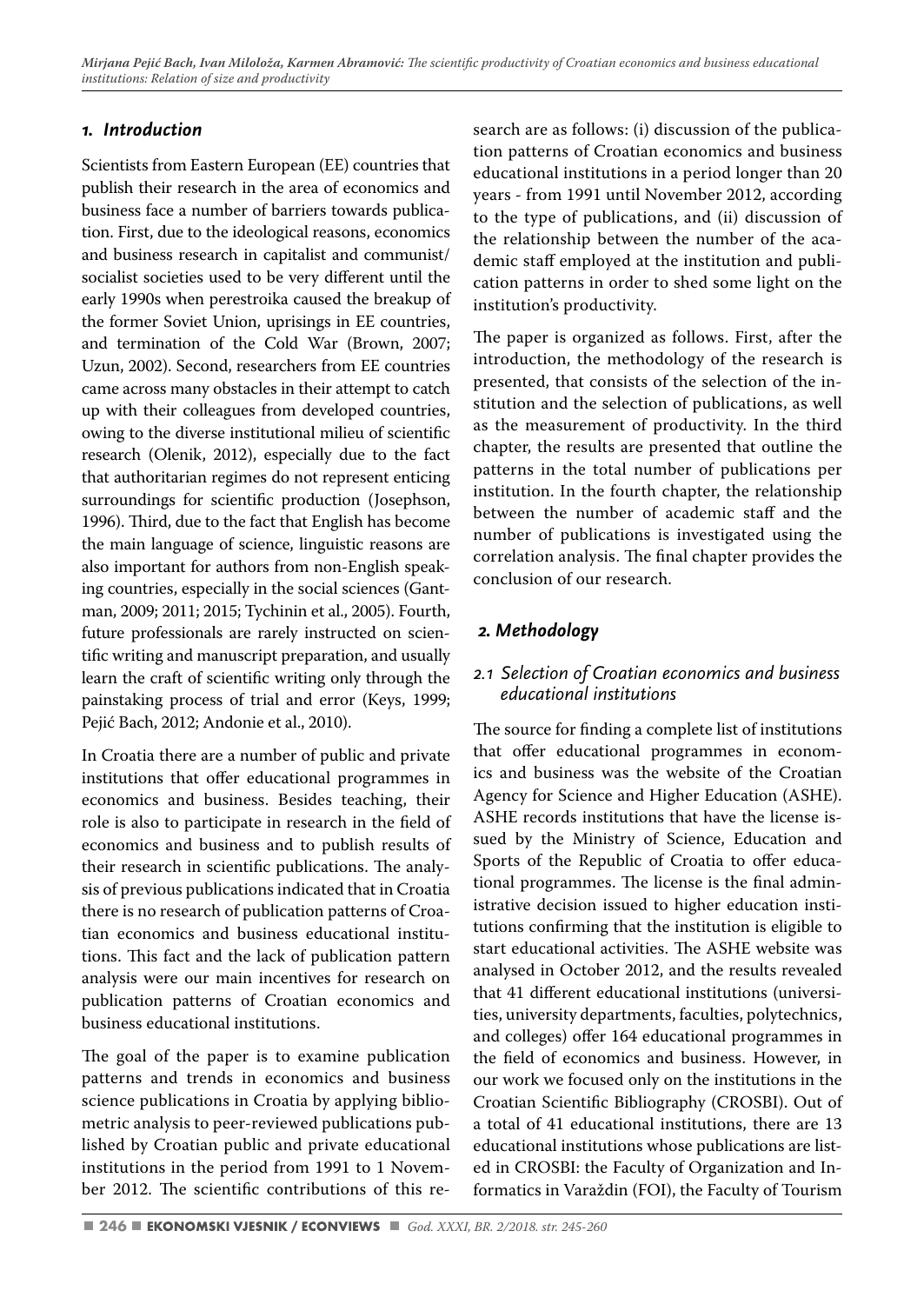and Hospitality Management in Opatija (FMTUO), the Faculty of Economics in Osijek (EFOS), the Faculty of Economics in Rijeka (EFRI), the Faculty of Economics in Split (EFST), the Faculty of Economics and Business in Zagreb (EFZG), the Karlovac University of Applied Sciences (VUK), the Polytechnic of Požega (VUP), the Polytechnic of Rijeka (VUR), the University of Applied Sciences (VERN), the College of Business & Management 'Baltazar Adam Krčelić'(VŠPUBAK), and the Zagreb School of Economics and Management (ZŠEM).

#### *2.2 Publications*

Within this research the Croatian Scientific Bibliography (CROSBI), which records scientific papers published in the period from 1991 to November 2012 was used as the publications data source. The CROSBI bibliography is an important source of the Croatian scientific output, aimed at increasing public awareness of Croatian research results. Authors that are registered in Croatia as scientists are eligible to record their publications in CROSBI by using their electronic identity in the AAI@EduHr system, which is a virtual identity in the CARNet network received by individual users (students, teachers, professors and other staff members) from CARNet member institutions.

Possible approaches to detecting publications of institutions that offer educational programmes in economics and business include publication tracking: (1) by authors employed at these institutions, or (2) by institutions. Since lists of the staff of the institutions are not publicly available, we had to track publications by institutions. Not all of the publications published by Croatian researchers are registered in CROSBI since the authors themselves enter the data for their publications and this represents the major limitation of this study. It is also important to mention that, since we tracked publications by institutions, some of the publications are recorded two or more times because their authors are from two or more institutions.

### *3. Results*

Table 1 shows the number of authored books, edited books, book chapters and textbooks and coursepacks in the period from 1991 to November 2012. We can note that there was an increase in the number of published publications in each consecutive period observed within this research.

The number of published book chapters is the largest by far and it amounts to 1500 book chapters in the period from 1991 to November 2012. When it comes to institutions, the academic staff of the Faculty of Economics and Business in Zagreb published the greatest number of book chapters, 531, followed by the Faculty of Economics in Osijek whose academic staff published 255 book chapters, the Faculty of Economics in Rijeka with 243 book chapters and finally, the Faculty of Economics in Split with 166 published book chapters.

Furthermore, there are also many published author's books, i.e. 462 books in the period from 1991 to November 2012. Again, the academic staff of the Faculty of Economics and Business in Zagreb published 140 authored books, which is the greatest number among all the institutions. The Faculty of Economics in Osijek contributed with 91 authored books and is followed by the Faculty of Economics in Rijeka with 78 authored books.

Similarly, there are 430 published textbooks and coursepacks dating from the period from 1991 to November 2012. There are 97 textbooks and coursepacks published by the academic staff of the Faculty of Economics and Business in Zagreb, 90 textbooks and coursepacks by the staff of the Faculty of Economics in Osijek and 65 textbook and coursepacks by the academic staff of the Faculty of Economics in Split.

Finally, edited books, with 191 publications are the least represented in the total number of published works. The academic staff of the Faculty of Economics in Rijeka published 62 edited books, followed by the Faculty of Economics in Osijek with 49 edited books and the Faculty of Economics and Business in Zagreb with 40 published edited books. Other polytechnics and private institutions also gave their contribution to the total number of published works, but compared to public institutions in the four main cities in Croatia, their contribution is not that significant.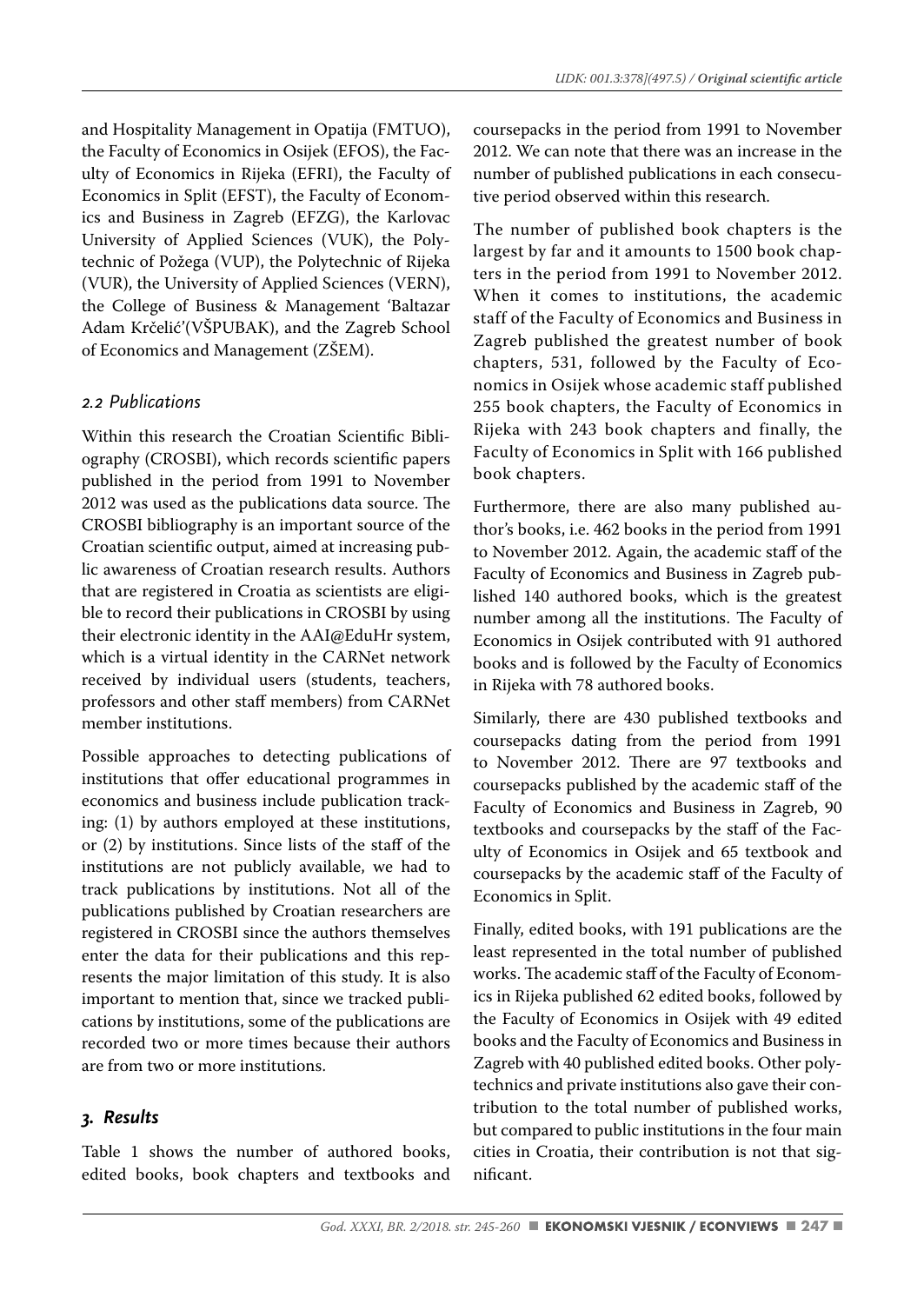| Publication<br>type     | Period                 | <b>FOI</b>     | <b>FMTUO EFOS</b> |     | <b>EFRI</b> | <b>EFST</b>    |     |                         |                |    |                | EEZG VUK VUP VUR VERN VŠPUBAK VGUK ZŠEM |                |                         | <b>Total</b> |
|-------------------------|------------------------|----------------|-------------------|-----|-------------|----------------|-----|-------------------------|----------------|----|----------------|-----------------------------------------|----------------|-------------------------|--------------|
|                         | 1991-1996              | 8              | 4                 | 5   | 3           |                | 4   |                         |                |    |                |                                         | 1              |                         | 25           |
|                         | 1996-2002              | 3              | 8                 | 24  | 12          | $\overline{4}$ | 26  |                         |                | 1  |                |                                         | $\overline{2}$ |                         | 80           |
| Authored<br>books       | 2002-2007              | 9              | 12                | 30  | 28          | 18             | 65  | $\mathbf{1}$            | 1              | 1  |                | 1                                       | $\overline{2}$ | 3                       | 171          |
|                         | $2007 -$               | 8              | 14                | 32  | 35          | 25             | 45  | 3                       | 4              | 3  | 1              | 7                                       | 4              | 5                       | 186          |
|                         | <b>Total</b>           | 28             | 38                | 91  | 78          | 47             | 140 | 4                       | 5              | 5  | 1              | 8                                       | 9              | 8                       | 462          |
|                         | 1991-1996              |                |                   |     |             |                |     |                         |                |    |                |                                         |                |                         | $\bf{0}$     |
|                         | 1996-2002              |                | 5                 | 7   | 18          | 5              | 4   |                         |                |    |                |                                         |                |                         | 39           |
| Edited                  | 2002-2007              | 6              |                   | 19  | 23          |                | 11  |                         |                |    |                |                                         |                |                         | 59           |
| books                   | 2007- November<br>2012 | 10             | $\overline{2}$    | 23  | 21          | 6              | 25  |                         |                |    |                | 1                                       | 1              | 4                       | 93           |
|                         | <b>Total</b>           | 16             | 7                 | 49  | 62          | 11             | 40  | $\bf{0}$                | $\bf{0}$       | 0  | $\bf{0}$       | $\mathbf{1}$                            | $\mathbf{1}$   | $\overline{\mathbf{4}}$ | 191          |
|                         | 1991-1996              | $\overline{2}$ | $\overline{2}$    | 1   | 1           | $\overline{2}$ | 5   |                         |                |    |                |                                         |                |                         | 13           |
|                         | 1996-2002              | 8              | 36                | 45  | 43          | 51             | 89  |                         |                |    |                |                                         | $\overline{2}$ | 1                       | 275          |
| <b>Book</b><br>chapters | 2002-2007              | 23             | 34                | 82  | 75          | 45             | 153 | 3                       | 3              | 3  | 1              |                                         | 1              | 19                      | 442          |
|                         | $2007 -$               | 69             | 36                | 127 | 124         | 68             | 284 | 1                       | $\overline{4}$ | 15 | 1              | 3                                       | 3              | 35                      | 770          |
|                         | <b>Total</b>           | 102            | 108               | 255 | 243         | 166            | 531 | $\overline{\mathbf{4}}$ | 7              | 18 | $\overline{2}$ | 3                                       | 6              | 55                      | 1500         |
|                         | 1991-1996              | 1              |                   | 4   |             | $\overline{4}$ |     |                         |                |    |                |                                         | $\overline{2}$ |                         | 11           |
| Textbooks               | 1996-2002              | 10             | 4                 | 23  | 8           | 13             | 30  |                         |                | 1  |                |                                         | $\overline{2}$ |                         | 91           |
| and cour-               | 2002-2007              | 18             | 7                 | 25  | 21          | 25             | 32  | 3                       |                | 8  | 1              | 5                                       | 7              | 1                       | 153          |
| sepacks                 | $2007 -$               | 13             | 9                 | 38  | 20          | 23             | 35  | 8                       | 5              | 12 | 3              | $\overline{2}$                          | 4              | 3                       | 175          |
|                         | <b>Total</b>           | 42             | 20                | 90  | 49          | 65             | 97  | 11                      | 5              | 21 | 4              | 7                                       | 15             | 4                       | 430          |

*Table 1 Authored books, edited books, book chapters and textbooks and coursepacks (1991 – November 1, 2012)*

Table 2 presents the number of papers in scientific journals recorded in the Croatian Scientific Bibliography in the period from 1991 to November 2012. In this category each segment recorded a growth in each consecutive period observed within the study.

The greatest number of publications was published in the segment of scientific papers in other journals where 3353 scientific papers were recorded. The academic staff of the Faculty of Economics and Business in Zagreb published 1142 scientific papers in other journals, followed by 632 scientific papers by the academic staff of the Faculty of Economics in Rijeka and more than 340 scientific journals by the academic staff of the Faculty of Economics in Osijek and the Faculty of Economics in Split.

The second segment with the highest number of published papers is the segment of non-scientific papers in other journals where the total number of 1347 nonscientific papers is recorded. The greatest contribution in this segment is also by the Faculty of Economics and Business in Zagreb with 431 published non-scientific papers, followed by the Faculty of Economics in Rijeka with 247 and the Faculty of Economics in Osijek with 179 published non-scientific papers.

Furthermore, journal articles and review articles in CC journals are in the third place in this category based on the number of published articles. Again, the academic staff of the Faculty of Economics and Business in Zagreb published the highest number of articles, 86 journal articles and review articles in CC journals, the Zagreb School of Economics and Management is next with 29 articles, followed by the Faculty of Economics in Rijeka and the Faculty of Economics in Osijek with more than 20 published journal articles and review articles in CC journals.

Furthermore, the academic staff of the Faculty of Economics and Business in Zagreb published 14 out of the total number of 39 conference reports (abstracts) in other journals. Data in Table 2 lead to the conclusion that in the category of papers in scientific journals recorded in the Croatian Scientific Bibliography, the academic staff of the Faculty of Economics and Business in Zagreb generated significantly the highest number of published papers, followed by the economics and business educational institutions from Osijek, Rijeka and Split.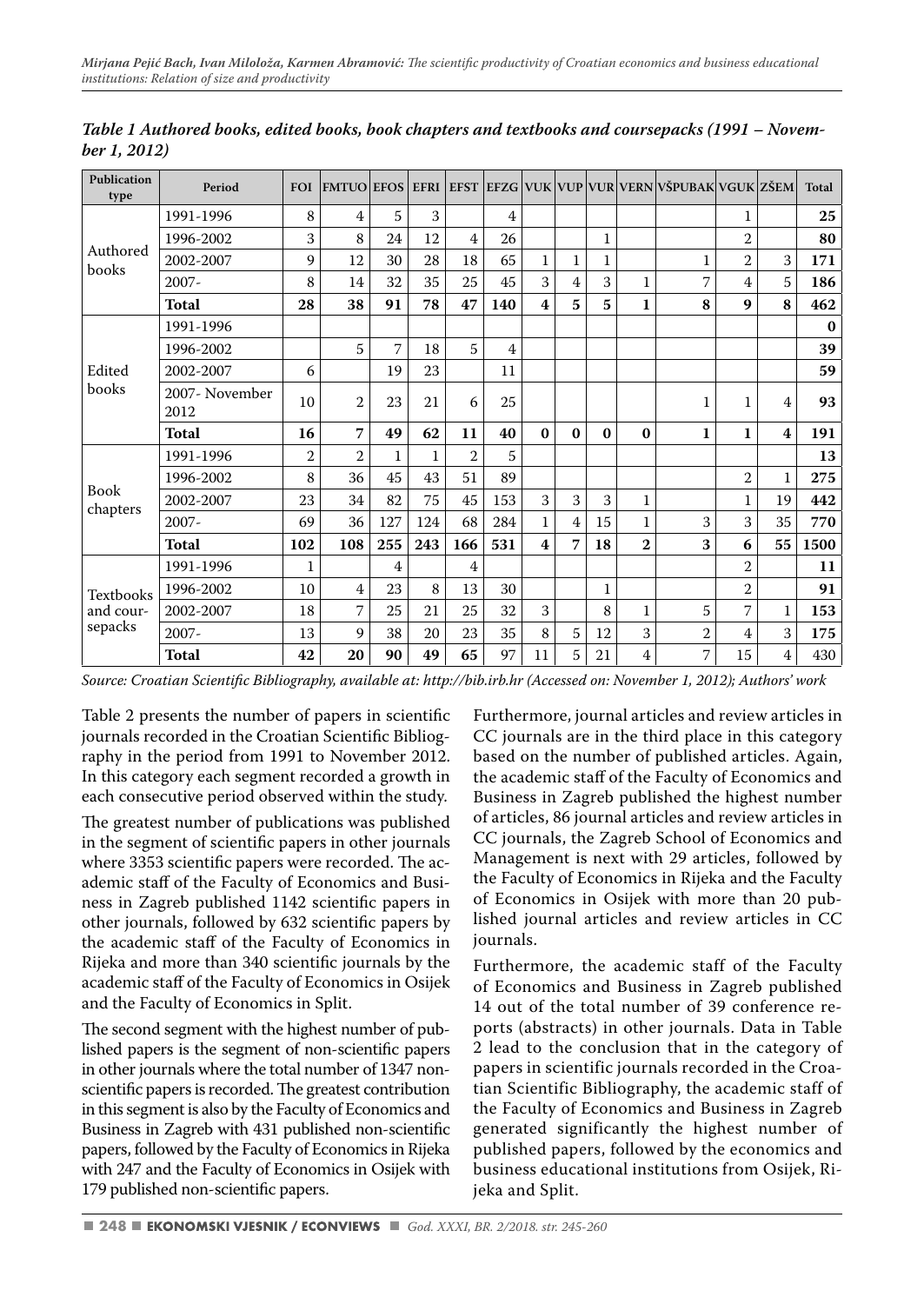| Publication<br>type  | Period                    | FOI            | <b>FMTUO</b>            | <b>EFOS</b>    | EFRI           | <b>EFST</b>    | EFZG           | VUK            | <b>VUP</b>   | <b>VUR</b>   | <b>VERN</b> | VŠPUBAK   VGUK   ZŠEM |                |                | <b>Total</b>     |
|----------------------|---------------------------|----------------|-------------------------|----------------|----------------|----------------|----------------|----------------|--------------|--------------|-------------|-----------------------|----------------|----------------|------------------|
| Journal              | 1991-1996                 |                |                         | $\mathbf{1}$   |                | $\overline{2}$ | $\mathbf{1}$   |                |              |              |             |                       |                |                | $\boldsymbol{4}$ |
| articles             | 1996-2002                 |                |                         | 5              | $\mathbf{1}$   | 3              | 9              |                |              |              |             |                       |                |                | 18               |
| and<br>review        | 2002-2007                 | 5              | $\overline{2}$          | 6              | 14             | $\overline{2}$ | 17             |                |              |              |             |                       | $\mathbf{1}$   | 4              | 51               |
| articles<br>in CC    | $2007 -$<br>November 2012 | 17             | 2                       | 12             | 10             | 13             | 59             | $\mathbf{1}$   |              | 5            |             |                       | 5              | 25             | 149              |
| journals             | <b>Total</b>              | 22             | $\overline{\mathbf{4}}$ | 24             | 25             | 20             | 86             | $\mathbf{1}$   | $\bf{0}$     | 5            | $\bf{0}$    | $\bf{0}$              | 6              | 29             | 222              |
|                      | 1991-1996                 |                |                         |                | $\overline{4}$ |                |                |                |              |              |             |                       |                |                | 4                |
| Other                | 1996-2002                 |                |                         | $\mathbf{1}$   | 4              |                | $\mathbf{1}$   |                |              |              |             |                       |                |                | 6                |
| papers               | 2002-2007                 |                |                         |                |                | $\overline{2}$ |                |                |              |              |             |                       |                |                | $\bf{2}$         |
| in CC<br>journals    | $2007 -$<br>November 2012 |                |                         |                |                |                | $\mathbf{1}$   |                |              |              |             |                       | $\mathbf{1}$   | $\mathbf{1}$   | 3                |
|                      | <b>Total</b>              | $\bf{0}$       | $\bf{0}$                | $\mathbf{1}$   | 8              | $\overline{2}$ | $\overline{2}$ | $\bf{0}$       | $\bf{0}$     | $\bf{0}$     | $\bf{0}$    | $\bf{0}$              | $\mathbf{1}$   | $\mathbf{1}$   | 15               |
|                      | 1991-1996                 | 32             | 22                      | 33             | 16             | 11             | 19             |                |              |              |             |                       | 8              | $\overline{2}$ | 143              |
| Scientif-            | 1996-2002                 | 82             | 58                      | 82             | 167            | 65             | 180            |                | $\mathbf{1}$ |              |             |                       | 25             | 3              | 663              |
| ic papers            | 2002-2007                 | 86             | 110                     | 98             | 220            | 61             | 357            | 7              | 3            | 11           |             | $\overline{2}$        | 27             | 9              | 991              |
| in other<br>journals | 2007-<br>November 2012    | 169            | 94                      | 132            | 229            | 206            | 586            | 21             | 26           | 9            |             | 11                    | 41             | 32             | 1556             |
|                      | <b>Total</b>              | 369            | 284                     | 345            | 632            | 343            | 1142           | 28             | 30           | 20           | $\bf{0}$    | 13                    | 101            | 46             | 3353             |
|                      | 1991-1996                 | $\overline{4}$ | 3                       | 17             | $\overline{2}$ |                | 10             |                |              |              |             |                       | 5              |                | 41               |
| Non-                 | 1996-2002                 | 23             | 35                      | 56             | 39             | 24             | 95             |                | $\mathbf{1}$ |              |             | $\overline{2}$        | 11             | $\mathbf{1}$   | 287              |
| scientific<br>papers | 2002-2007                 | 27             | 30                      | 64             | 75             | 42             | 132            | 9              | 23           | $\mathbf{1}$ |             | $\overline{4}$        | 16             | $\overline{7}$ | 430              |
| in other<br>journals | $2007 -$<br>November 2012 | 18             | 20                      | 42             | 131            | 56             | 194            | 22             | 42           | 8            |             | 1                     | 18             | 37             | 589              |
|                      | <b>Total</b>              | 72             | 88                      | 179            | 247            | 122            | 431            | 31             | 66           | 9            | $\bf{0}$    | 7                     | 50             | 45             | 1347             |
| Confer-              | 1991-1996                 | $\mathbf{1}$   |                         |                |                |                |                |                |              |              |             |                       |                |                | 1                |
| ence                 | 1996-2002                 |                |                         |                |                |                |                |                |              |              |             |                       | $\mathbf{1}$   |                | $\mathbf{1}$     |
| reports<br>(ab-      | 2002-2007                 |                | $\mathbf{1}$            | $\overline{2}$ | $\overline{2}$ | $\overline{2}$ | 5              |                |              |              |             |                       | $\overline{2}$ |                | 14               |
| stracts)<br>in other | $2007 -$<br>November 2012 |                | $\overline{2}$          | $\overline{2}$ | 3              | 3              | 9              |                | $\mathbf{1}$ |              |             |                       | 2              | $\mathbf{1}$   | 23               |
| journals             | <b>Total</b>              | $\mathbf{1}$   | 3                       | 4              | 5              | 5              | 14             | $\bf{0}$       | $\mathbf{1}$ | $\bf{0}$     | $\bf{0}$    | $\bf{0}$              | 5              | $\mathbf{1}$   | 39               |
|                      | 1991-1996                 |                |                         |                |                |                |                |                |              |              |             |                       |                |                | $\bf{0}$         |
| Papers               | 1996-2002                 |                |                         |                |                | $\mathbf{1}$   |                |                |              |              |             |                       |                |                | $\mathbf{1}$     |
| in the<br>pub-       | 2002-2007                 | $\overline{2}$ | 4                       | $\overline{2}$ |                | 4              | 11             |                |              |              |             |                       |                |                | 23               |
| lishing<br>process   | $2007 -$<br>November 2012 | 10             | 4                       | 7              | 19             | 15             | 18             | $\overline{2}$ | 3            |              |             |                       | 6              | 5              | 89               |
|                      | Total                     | 12             | 8                       | 9              | 19             | 20             | 29             | $\overline{2}$ | 3            | $\bf{0}$     | $\bf{0}$    | $\bf{0}$              | 6              | 5              | 113              |

*Table 2 Papers in scientifi c journals recorded in the Croatian Scientifi c Bibliography (1991 – November 1, 2012)*

Table 3 shows scientific conference papers recorded in the Croatian Scientific Bibliography in the period from 1991 to November 2012. As well as categories presented in Table 1 and Table 2, in this category a significant growth of published scientific conference papers was also recorded in the period from 1991 to November 2012.

The highest number is in the segment of scientific conference papers with international peer-review and it amounts to 4470 scientific conference papers. The academic staff of the Faculty of Economics and Business in Zagreb published 1154 scientific papers with international peer-review. The Faculty of Economics in Rijeka with 758 papers is in the second place in this segment. It is followed by the Faculty of Economics in Osijek with 628 and the Faculty of Economics in Split with 427 scientific conference papers with international peer-review.

When it comes to other refereed conference papers, there were 1160 refereed conference papers published until November 2012. The highest contribution in this segment was made by the academic staff of the Faculty of Economics and Business in Zagreb with 281 papers, 228 papers by the academic staff of the Faculty of Economics in Osijek and 149 refereed conference papers by the academic staff of the Faculty of Economics in Rijeka.

Abstracts in books of abstracts with 875 publications are in the third place in this category. The academic staff of the Faculty of Economics and Business in Zagreb published 256 abstracts, followed by the Faculty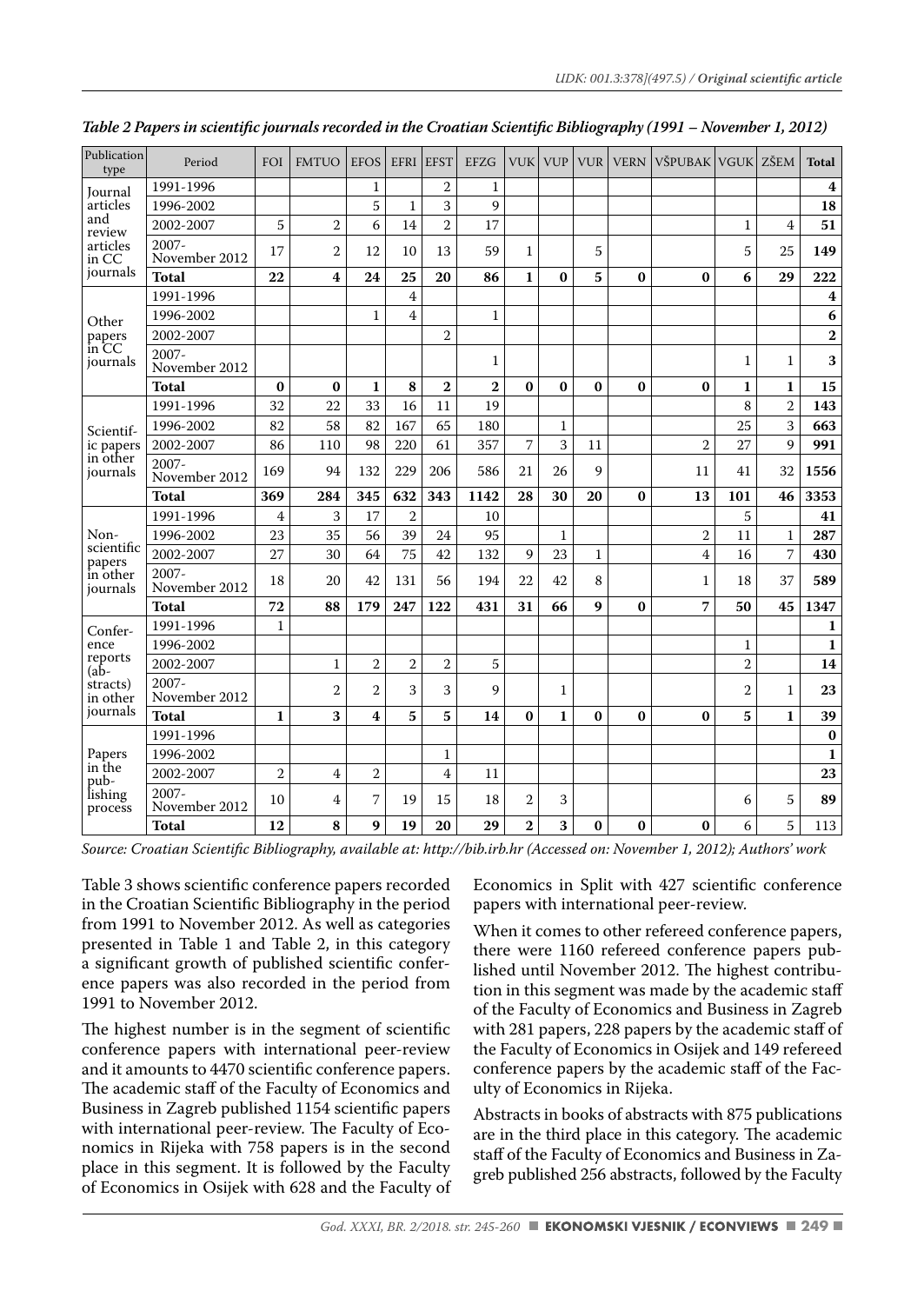of Organization and Informatics in Varaždin with 108 published abstracts and 99 abstracts in books of abstracts by the academic staff of the Faculty of Tourism and Hospitality Management in Opatija.

There are also many non-refereed conference papers recorded in the Croatian Scientific Bibliography, i.e. 282 non-refereed conference papers. Institutions whose academic staff published the highest number of publications in this segment are the Faculty of Organization and Informatics in Varaždin and the Faculty of Tourism and Hospitality Management in Opatija with more than 50 non-refereed conference papers followed by the Faculty of Economics and Business in Zagreb with 49 non-refereed conference papers. Plenary / Keynote talks and published invited lectures are less represented, but members of the academic staff of the Faculty of Economics and Business in Zagreb again lead in the number of plenary / keynote talks as well as published invited lectures.

| Publication<br>type    | Period                    | <b>FOI</b>     | <b>FMTUO EFOS EFRI EFST EFZG</b> |                |                |                |                | <b>VUK VUP</b> |                | <b>VUR</b>     | <b>VERN</b>    | <b>VŠPUBAK</b>          | VGUK ZŠEM      |                | <b>Total</b> |
|------------------------|---------------------------|----------------|----------------------------------|----------------|----------------|----------------|----------------|----------------|----------------|----------------|----------------|-------------------------|----------------|----------------|--------------|
|                        | 1991-1996                 |                |                                  |                |                |                | $\overline{2}$ |                |                |                |                |                         | $\overline{2}$ |                | 4            |
|                        | 1996-2002                 |                | 3                                |                | $\mathbf{1}$   |                | 10             |                |                |                |                | 1                       | 3              |                | 18           |
| Plenary/               | 2002-2007                 | 11             | 13                               | 13             | 14             | 1              | 18             |                |                |                | $\mathbf{1}$   | $\overline{2}$          | $\overline{2}$ |                | 75           |
| Keynote<br>talks       | 2007-<br>November<br>2012 | 4              | 5                                | 11             | 11             | 2              | 19             | $\overline{2}$ |                | $\mathbf{1}$   |                | $\mathbf 1$             | $\overline{2}$ |                | 58           |
|                        | Total                     | 15             | 21                               | 24             | 26             | 3              | 49             | $\overline{2}$ | $\bf{0}$       | $\mathbf{1}$   | 1              | $\overline{\mathbf{4}}$ | 9              | $\bf{0}$       | 155          |
|                        | 1991-1996                 | $\mathbf{1}$   |                                  | $\mathbf{1}$   |                |                | $\mathbf{1}$   |                |                |                |                |                         |                |                | 3            |
| Published              | 1996-2002                 |                | 1                                | $\overline{4}$ | $\overline{7}$ | 14             | 12             |                |                |                |                |                         | $\mathbf{1}$   |                | 39           |
| invited                | 2002-2007                 | $\overline{2}$ | 6                                | 12             | 7              | $\overline{2}$ | 39             |                |                |                |                |                         | $\mathbf{1}$   |                | 69           |
| lectures               | $2007 -$                  | 5              | 7                                | 7              | 28             | $\overline{7}$ | 48             | $\mathbf{1}$   |                | $\mathbf{1}$   |                |                         | $\overline{2}$ |                | 106          |
|                        | Total                     | 8              | 14                               | 24             | 42             | 23             | 100            | $\mathbf{1}$   | $\bf{0}$       | 1              | $\bf{0}$       | $\bf{0}$                | 4              | $\bf{0}$       | 217          |
| Scientific             | 1991-1996                 | 6              | 10                               | 11             | 8              | 3              | 15             | $\mathbf{1}$   |                |                |                |                         |                |                | 54           |
| conference<br>papers   | 1996-2002                 | 79             | 130                              | 157            | 197            | 138            | 159            | 11             |                | $\overline{2}$ |                |                         | $\mathbf{1}$   |                | 874          |
| with inter-            | 2002-2007                 | 236            | 106                              | 221            | 303            | 157            | 354            | 26             | 16             | 24             | 4              | 9                       | 3              | 8              | 1467         |
| national<br>peer-      | $2007 -$                  | 384            | 142                              | 239            | 250            | 129            | 626            | 67             | 93             | 76             | 9              | 10                      | 27             | 23             | 2075         |
| review                 | Total                     | 705            | 388                              | 628            | 758            | 427            | 1154           | 105            | 109            | 102            | 13             | 19                      | 31             | 31             | 4470         |
|                        | 1991-1996                 | 4              | 3                                | $\overline{2}$ | $\mathbf{1}$   |                | $\overline{2}$ | $\mathbf{1}$   |                |                |                |                         |                |                | 13           |
| Other                  | 1996-2002                 | 38             | 16                               | 62             | 46             | 13             | 64             | 3              |                |                |                |                         | 5              |                | 247          |
| refereed<br>conference | 2002-2007                 | 59             | 29                               | 94             | 58             | 28             | 104            | $\overline{7}$ | 18             | 12             |                |                         | 12             | $\overline{2}$ | 423          |
| papers                 | 2007-                     | 63             | 41                               | 70             | 44             | 27             | 111            | 32             | 49             | 9              | 3              | 1                       | 15             | 12             | 477          |
|                        | Total                     | 164            | 89                               | 228            | 149            | 68             | 281            | 43             | 67             | 21             | 3              | $\mathbf{1}$            | 32             | 14             | 1160         |
|                        | 1991-1996                 | $\overline{2}$ |                                  | 3              |                |                | $\mathbf{1}$   |                |                |                |                |                         |                |                | 6            |
| Non-                   | 1996-2002                 | 20             | 24                               | 19             | 10             | 7              | 15             |                |                |                |                |                         | 1              |                | 96           |
| refereed<br>conference | 2002-2007                 | 17             | 18                               | 18             | 12             | $\overline{2}$ | 14             | 1              |                | 12             |                |                         | $\mathbf{1}$   |                | 95           |
| papers                 | $2007 -$                  | 18             | 13                               | $\overline{2}$ | 10             | 11             | 19             |                | $\mathbf{1}$   | 9              | $\mathbf{1}$   |                         | $\mathbf{1}$   |                | 85           |
|                        | Total                     | 57             | 55                               | 42             | 32             | 20             | 49             | $\mathbf{1}$   | $\mathbf{1}$   | 21             | 1              | $\bf{0}$                | 3              | $\bf{0}$       | 282          |
|                        | 1991-1996                 | $\mathbf{1}$   | 18                               | 4              |                | $\overline{2}$ |                |                |                |                |                |                         |                |                | 25           |
| Abstracts              | 1996-2002                 | 11             | 34                               | 44             | 28             | 22             | 50             | $\mathbf{1}$   |                | $\mathbf{1}$   | $\mathbf{1}$   |                         | 15             |                | 207          |
| in books of            | 2002-2007                 | 35             | 22                               | 25             | 43             | 29             | 92             | 6              | $\overline{2}$ | 5              | $\overline{2}$ |                         | 7              | 3              | 271          |
| abstracts              | $2007 -$                  | 61             | 25                               | 14             | 22             | 25             | 114            | 26             | 14             | 17             | $\mathbf{1}$   | 3                       | 45             | 5              | 372          |
|                        | Total                     | 108            | 99                               | 87             | 93             | 78             | 256            | 33             | 16             | 23             | 4              | 3                       | 67             | 8              | 875          |

*Table 3 Scientific conferences recorded in the Croatian Scientific Bibliography (1991 – November 1, 2012)* 

*Source: Croatian Scientifi c Bibliography, available at: http://bib.irb.hr (Accessed on: November 1, 2012); Authors' work*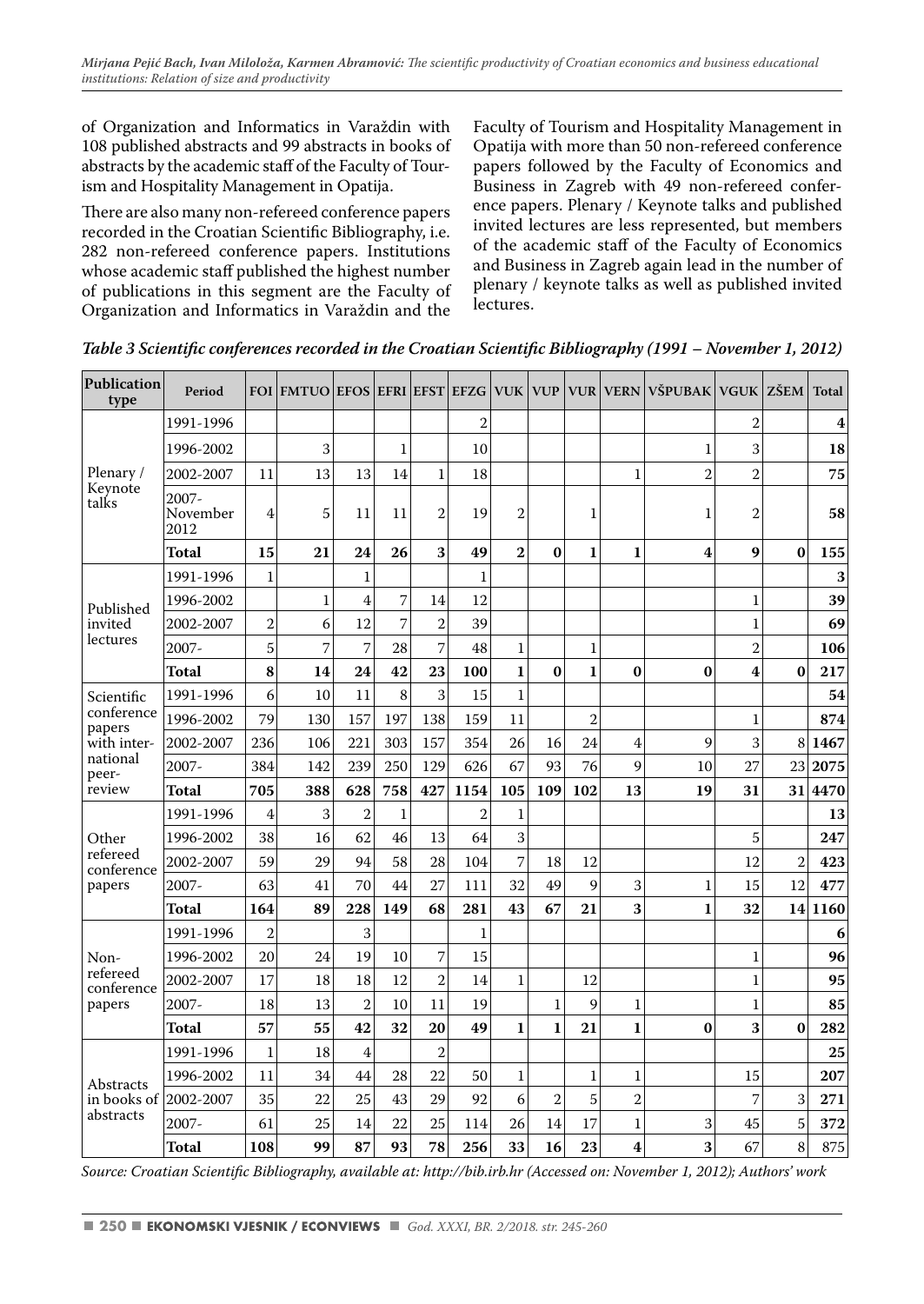#### *4. Relation of the number of publications and the number of academic staff*

The second goal of this paper is to investigate the scientific productivity of Croatian economics and business institutions. In order to assess this goal, we have to take into account the number of academic staff at economics and business educational institutions in Croatia.

The average number of academic staff at the investigated institutions is calculated from the period of 2009 to 2012.

Figure 1 presents the number of the academic staff, working on an employment contract and contractual agreement basis at the aforementioned institutions in the period from 2009 to 2012. The Faculty of Economics and Business in Zagreb has the highest number of academic staff, i.e. 253 academic staff members. It is followed by the Karlovac University of Applied Sciences with 162 staff members, the Polytechnic in Rijeka with 140 academic staff members and the Faculty of Economics in Split with 135 academic staff members. Other institutions observed within this research have less than one hundred academic staff members.





*Source: Teaching staff at institutions of higher education (academic years 2009/2010, 2010/2011, 2011/2012); Croatian Bureau of Statistics; Authors' work*

#### *4.1 Average number of publications per academic staff member*

The average number of publications per academic staff member is calculated. Table 4 presents the average number of authored books, edited books, book chapters and textbooks and coursepacks per academic staff member (2009-2012).

Generally speaking, the institutions of the biggest Croatian cities on average have the greatest number of books and publications per academic staff member. When it comes to authored books, the most notable institution is the Faculty of Economics in Rijeka with 0.24 books per academic staff member. The best results are seen in book chapters, where the Faculty of Economics in Osijek takes the first place with 1.08 book chapters per academic staff member, followed by the Faculty of Economics and Business in Zagreb with 0.73, the Faculty of Economics in Rijeka with 0.66 and finally, the Faculty of Economics in Split with 0.36 book chapters per staff member. Given the number of staff members, the results for institutions in Zagreb and Split were expected, since these institutions employ the largest number of staff members. On the other hand, special importance must be given to the institutions in Osijek and Rijeka, since the number of academic staff members at these institutions is significantly smaller, and the results generated by them are the best in this field (1.08 and 0.66 book chapters per academic staff member).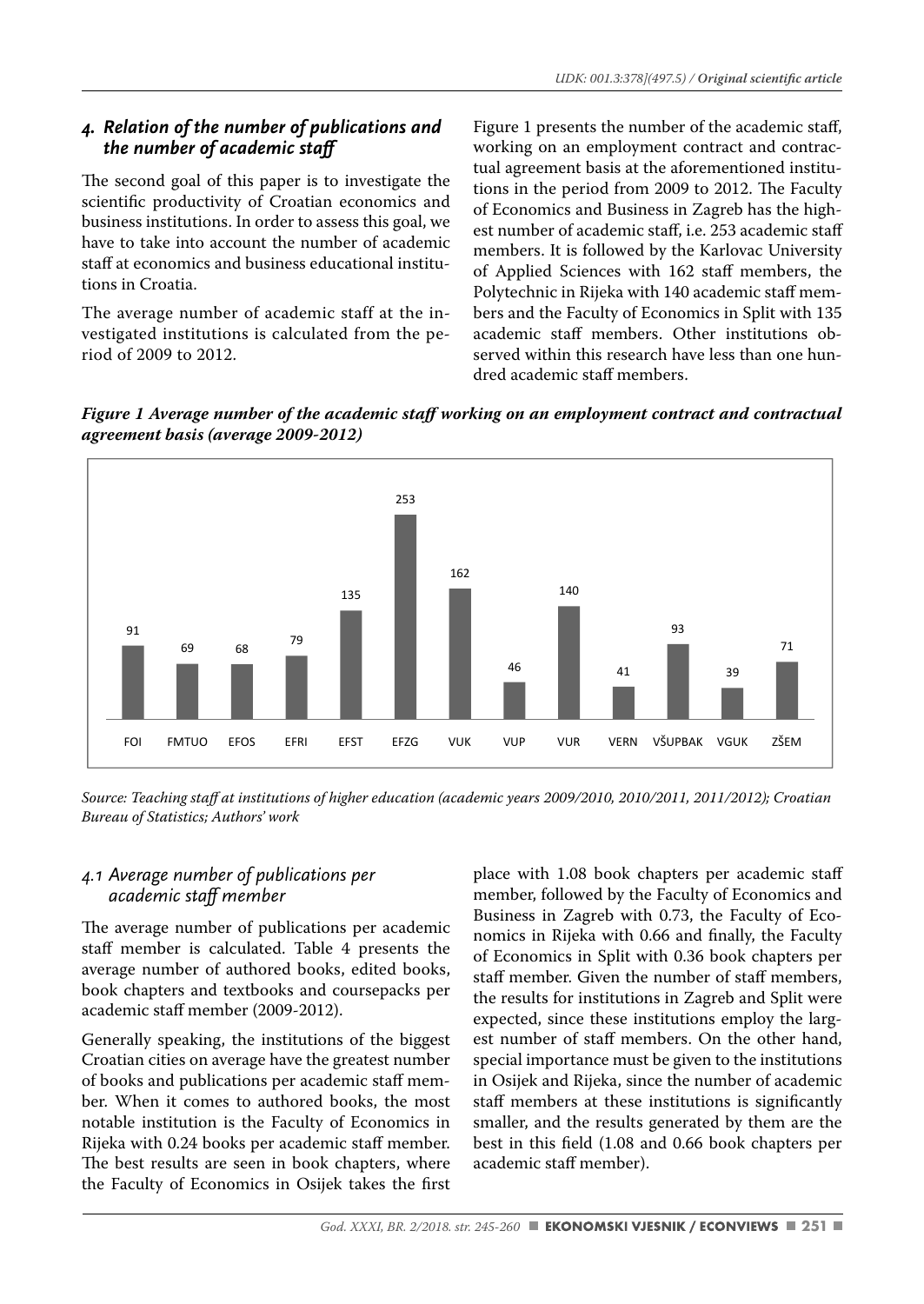|              |                   |                          | <b>Total number of books</b><br>$(2009 - 2012)$ |                                          | Average number of books / academic staff<br>member (2009-2012) |                          |                         |                                          |  |  |  |
|--------------|-------------------|--------------------------|-------------------------------------------------|------------------------------------------|----------------------------------------------------------------|--------------------------|-------------------------|------------------------------------------|--|--|--|
| Institution  | Authored<br>books | Edited<br>books          | <b>Book</b><br>chapters                         | <b>Textbooks</b><br>and course-<br>packs | Authored<br>books                                              | Edited<br>books          | <b>Book</b><br>chapters | <b>Textbooks</b><br>and course-<br>packs |  |  |  |
| FOI          | 5                 | $\overline{7}$           | 5                                               | 6                                        | 0.05                                                           | 0.08                     | 0.05                    | 0.07                                     |  |  |  |
| <b>FMTUO</b> | 5                 | $\overline{2}$           | 18                                              | 7                                        | 0.07                                                           | 0.03                     | 0.25                    | 0.10                                     |  |  |  |
| <b>EFOS</b>  | 13                | 11                       | 74                                              | 23                                       | 0.19                                                           | 0.16                     | 1.08                    | 0.34                                     |  |  |  |
| EFRI         | 19                | $\mathbf{1}$             | 52                                              | $\mathbf{1}$                             | 0.24                                                           | 0.01                     | 0.66                    | 0.01                                     |  |  |  |
| <b>EFST</b>  | 14                | 5                        | 49                                              | 14                                       | 0.10                                                           | 0.04                     | 0.36                    | 0.10                                     |  |  |  |
| <b>EFZG</b>  | 29                | 15                       | 184                                             | 21                                       | 0.11                                                           | 0.06                     | 0.73                    | 0.08                                     |  |  |  |
| <b>VUK</b>   | $\overline{2}$    | $\overline{\phantom{m}}$ | $\overline{a}$                                  | 4                                        | 0.01                                                           | ٠                        |                         | 0.02                                     |  |  |  |
| <b>VUP</b>   | 3                 | $\overline{\phantom{m}}$ | $\overline{2}$                                  | 5                                        | 0.06                                                           | $\overline{a}$           | 0.04                    | 0.11                                     |  |  |  |
| <b>VUR</b>   | $\overline{2}$    | $\overline{\phantom{m}}$ | 7                                               | 6                                        | 0.01                                                           | $\overline{a}$           | 0.05                    | 0.04                                     |  |  |  |
| <b>VERN</b>  | $\mathbf{1}$      | $\overline{\phantom{m}}$ | 3                                               | $\mathbf{1}$                             | 0.02                                                           | $\overline{\phantom{a}}$ | 0.07                    | 0.02                                     |  |  |  |
| VŠUPBAK      | 5                 | $\overline{\phantom{m}}$ | 3                                               | 1                                        | 0.05                                                           | $\overline{a}$           | 0.03                    | 0.01                                     |  |  |  |
| <b>VGUK</b>  | $\overline{2}$    | $\mathbf{1}$             | $\overline{2}$                                  | $\mathbf{1}$                             | 0.05                                                           | 0.03                     | 0.05                    | 0.03                                     |  |  |  |
| ZŠEM         | 3                 | 3                        | 17                                              | $\mathbf{1}$                             | 0.04                                                           | 0.04                     | 0.24                    | 0.01                                     |  |  |  |

*Table 4 Average number of authored books, edited books, book chapters and textbooks and coursepacks per academic staff member (2009-2012)*

Table 5 presents the average number of papers in scientific journals, and institutions from Zagreb, Osijek, Rijeka and Split again have the best results. Furthermore, it shows that the best results are in the field of scientific papers in other journals, where the Faculty of Economics in Rijeka has 1.56 scientific papers in other journals per academic staff member. It is shown that the Faculty of Economics and Business in Zagreb has the greatest number of publications when it comes to the number of papers in scientific journals recorded in the Croatian Scientific Bibliography, with an average of 1.18 scientific papers in other journals per academic staff member and 0.47 non-scientific papers in other journals per academic staff member.

The Faculty of Economics in Rijeka, the Faculty of Economics in Split and the Faculty of Economics in Osijek have a significant number of publications. All institutions have the greatest average of publications per academic staff member in the field of scientific papers in other journals, followed by nonscientific papers in other journals.

The lowest average number of publications is related to papers in the publishing process. Besides public institutions, there are a few private economics and business educational institutions, among which we can single out the Zagreb School of Economics and Management. It has 71 academic staff members and in this group of publications the majority are related to non-scientific papers in other journals, with 0.48 non-scientific papers per academic staff member.

According to the data above, we can conclude that the highest number of publications per academic staff member is generated at public institutions, primarily at faculties. Consequently, that leads us to the conclusion that the greatest commitment to publishing is shown by academic employees employed at public faculties of economics and business in large cities.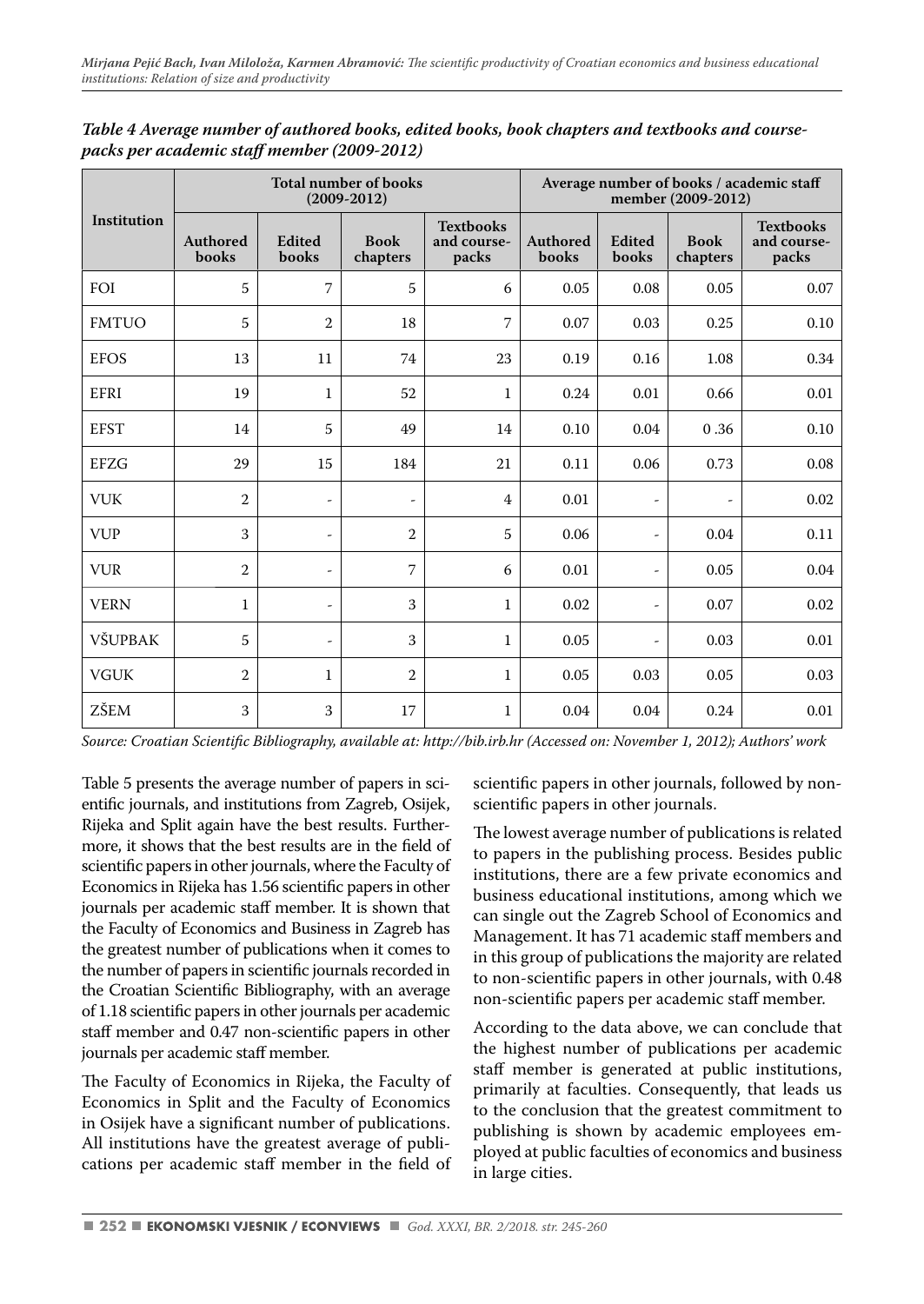|                  |                                                                      |                                              | <b>Total number</b><br>$(2009 - 2012)$                |                                          | Average number / academic staff member<br>$(2009 - 2012)$         |                                                |                                                      |                                          |  |  |  |
|------------------|----------------------------------------------------------------------|----------------------------------------------|-------------------------------------------------------|------------------------------------------|-------------------------------------------------------------------|------------------------------------------------|------------------------------------------------------|------------------------------------------|--|--|--|
| Institu-<br>tion | Journal<br>articles<br>and review<br>articles in<br>CC jour-<br>nals | Scientific<br>papers<br>in other<br>journals | Non-sci-<br>entific<br>papers<br>in other<br>journals | Papers in<br>the publish-<br>ing process | Journal<br>articles and<br>review ar-<br>ticles in CC<br>journals | Scientif-<br>ic papers<br>in other<br>journals | Non-<br>scientific<br>papers<br>in other<br>journals | Papers in<br>the publish-<br>ing process |  |  |  |
| FOI              | 11                                                                   | $\mathbf{1}$                                 | 6                                                     | $\overline{2}$                           | 0.12                                                              | 0.01                                           | 0.07                                                 | 0.02                                     |  |  |  |
| <b>FMTUO</b>     |                                                                      | 53                                           | 9                                                     | $\overline{2}$                           |                                                                   | 0.77                                           | 0.13                                                 | 0.03                                     |  |  |  |
| <b>EFOS</b>      | 9                                                                    | 83                                           | 26                                                    | 3                                        | 0.13                                                              | 1.21                                           | 0.38                                                 | 0.04                                     |  |  |  |
| EFRI             | 4                                                                    | 123                                          | 5                                                     | 19                                       | 0.05                                                              | 1.56                                           | 0.06                                                 | 0.24                                     |  |  |  |
| <b>EFST</b>      | $\mathbf{1}$                                                         | 162                                          | 25                                                    | $\mathbf{1}$                             | 0.01                                                              | 1.20                                           | 0.19                                                 | 0.01                                     |  |  |  |
| EFZG             | 36                                                                   | 299                                          | 119                                                   | $\mathbf{1}$                             | 0.14                                                              | 1.18                                           | 0.47                                                 | 0.00                                     |  |  |  |
| <b>VUK</b>       | $\mathbf{1}$                                                         |                                              | 11                                                    | $\mathbf{1}$                             | 0.01                                                              |                                                | 0.07                                                 | 0.01                                     |  |  |  |
| <b>VUP</b>       |                                                                      |                                              | 17                                                    | 3                                        |                                                                   |                                                | 0.37                                                 | 0.06                                     |  |  |  |
| <b>VUR</b>       | 3                                                                    | 15                                           | 6                                                     |                                          | 0.02                                                              | 0.11                                           | 0.04                                                 |                                          |  |  |  |
| <b>VERN</b>      |                                                                      | $\mathbf{1}$                                 | 2                                                     |                                          |                                                                   | 0.02                                           | 0.05                                                 |                                          |  |  |  |
| VŠUPBAK          |                                                                      | 7                                            |                                                       |                                          |                                                                   | 0.08                                           |                                                      |                                          |  |  |  |
| <b>VGUK</b>      | 4                                                                    | 27                                           | $\mathbf{1}$                                          | 5                                        | 0.10                                                              | 0.69                                           | 0.03                                                 | 0.13                                     |  |  |  |
| ZŠEM             | 14                                                                   | 23                                           | 31                                                    | 3                                        | 0.20                                                              | 0.32                                           | 0.48                                                 | 0.04                                     |  |  |  |

Table 5 Average number of papers in scientific journals recorded in the Croatian Scientific Biblio*graphy per academic staff member (2009-2012)*

Table 6 presents the average number of scientific conferences recorded in the Croatian Scientific Bibliography per academic staff member in the period from 2009 to November 2012.

The greatest contribution is recorded in the field of scientific conference papers with international peerreview where academic staff members of the Faculty of Economics in Osijek published on average 1.80 papers, followed by employees of the Faculty of Economics in Rijeka with 1.59 papers and academic staff of the Faculty of Economics in Zagreb with an average of 1.37 published scientific conference papers with international peer-review. Furthermore, staff at the Faculty of Economics in Rijeka gave their greatest contribution in the field of published plenary / keynote talks, with 0.8 talks on average, and

published invited lectures with an average of 0.22 published lectures per academic staff.

In the field of other refereed conference papers, the Polytechnic of Požega has an average of 0.54 refereed papers per academic staff member, while staff of the Faculty of Economics in Osijek published 35 refereed conference papers, which is an average of 0.51 papers per academic staff member.

Finally, in the field of abstracts in books of abstracts, the staff of the Faculty of Tourism and Hospitality Management in Opatija published 17 abstracts which is an average of 0.25 abstracts per academic staff member, followed by the staff of the Faculty of Economics in Zagreb who published 46 abstracts, which is an average of 0.18 published abstracts in books of abstracts per academic staff member.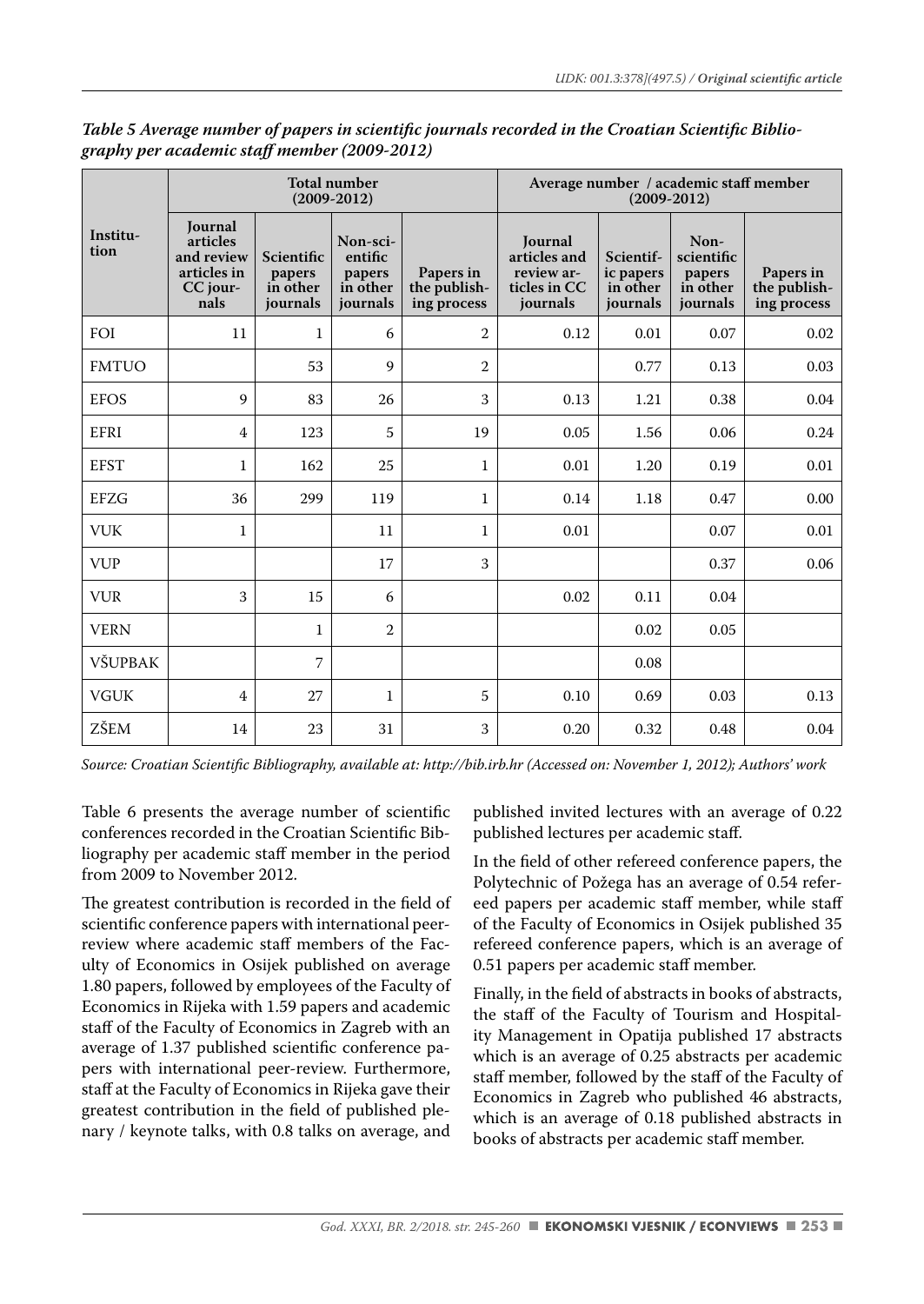| Institution  |                         |                               | Total number<br>$(2009 - 2012)$                                   |                                     |                                   | Average number / academic staff member<br>$(2009 - 2012)$ |                         |                               |                                                                   |                                     |                                   |                                    |
|--------------|-------------------------|-------------------------------|-------------------------------------------------------------------|-------------------------------------|-----------------------------------|-----------------------------------------------------------|-------------------------|-------------------------------|-------------------------------------------------------------------|-------------------------------------|-----------------------------------|------------------------------------|
|              | Plenary / Keynote talks | Published invited<br>lectures | papers with international<br>Scientific conference<br>peer-review | conference papers<br>Other refereed | papers<br>Non-refereed conference | abstracts<br>Abstracts in books of                        | Plenary / Keynote talks | Published invited<br>lectures | papers with international<br>Scientific conference<br>peer-review | conterence papers<br>Other refereed | papers<br>Non-refereed conference | abstracts<br>Abstracts in books of |
| FOI          | $\mathbf{2}$            | 3                             | $\overline{2}$                                                    | 3                                   | 5                                 | 21                                                        | 0.02                    | 0.03                          | 0.02                                                              | 0.03                                | 0.05                              | 0.23                               |
| <b>FMTUO</b> | $\mathbf{2}$            | 3                             | 88                                                                | 19                                  | 5                                 | 17                                                        | 0.03                    | 0.04                          | 1.28                                                              | 0.28                                | 0.07                              | 0.25                               |
| <b>EFOS</b>  | $\mathbf{1}$            | 3                             | 123                                                               | 35                                  | 1                                 | 6                                                         | 0.01                    | 0.04                          | 1.80                                                              | 0.51                                | 0.01                              | 0.09                               |
| EFRI         | 6                       | 17                            | 125                                                               | $\overline{2}$                      | 2                                 | $\mathbf 1$                                               | 0.08                    | 0.22                          | 1.59                                                              | 0.03                                | 0.03                              | 0.01                               |
| <b>EFST</b>  |                         | 5                             | 84                                                                | 14                                  | 7                                 | 9                                                         |                         | 0.04                          | 0.62                                                              | 0.10                                | 0.05                              | 0.07                               |
| <b>EFZG</b>  | $\mathbf{1}$            | $\overline{2}$                | 346                                                               | 6                                   | 9                                 | 46                                                        | 0.00                    | 0.01                          | 1.37                                                              | 0.02                                | 0.04                              | 0.18                               |
| <b>VUK</b>   | $\overline{2}$          |                               | 31                                                                | 14                                  |                                   | 13                                                        | 0.01                    |                               | 0.19                                                              | 0.09                                |                                   | 0.08                               |
| <b>VUP</b>   |                         |                               | 5                                                                 | 25                                  | $\mathbf{1}$                      | 6                                                         |                         |                               | 0.11                                                              | 0.54                                | 0.02                              | 0.13                               |
| <b>VUR</b>   | $\mathbf{1}$            | $\mathbf{1}$                  | 43                                                                | 3                                   | $\overline{2}$                    | 9                                                         | 0.01                    | 0.01                          | 0.31                                                              | 0.02                                | 0.10                              | 0.06                               |
| <b>VERN</b>  |                         |                               | 7                                                                 |                                     |                                   |                                                           |                         |                               | 0.17                                                              |                                     |                                   |                                    |
| VŠUPBAK      |                         |                               | 6                                                                 | $\mathbf{1}$                        |                                   | 3                                                         |                         |                               | 0.06                                                              | 0.01                                |                                   | 0.03                               |
| <b>VGUK</b>  | $\mathbf{1}$            | $\mathbf{1}$                  | 15                                                                | 6                                   |                                   | 29                                                        | 0.03                    | 0.03                          | 0.38                                                              | 0.15                                |                                   | 0.74                               |
| ZŠEM         |                         |                               | 13                                                                | $\overline{4}$                      |                                   | 1                                                         |                         |                               | 0.18                                                              | 0.06                                |                                   | 0.01                               |

Table 6 Average number of scientific conference papers recorded in the Croatian Scientific Biblio*graphy per academic staff member (2009-2012)*

Figure 2 presents the total number of published authored books, edited books, book chapters and textbooks and coursepacks (2009-2012), as well as the average number of these publications per staff member. The figure indicates that the book chapters are dominant at almost all institutions, especially at institutions in Zagreb, Split, Rijeka and Osijek. The highest average number of book chapters per academic staff member, i.e. 1.08 book chapters per staff member, is recorded at the Faculty of Economics in Osijek. Authored books are in the second place, with the highest average number, i.e. 0.24 authored book per academic staff member, recorded at the Faculty of Economics in Rijeka. Edited books and textbooks and coursepacks are less frequent in general, but the greatest number of these types of publications is published by the academic staff employed at the Faculty of Economics in Osijek (0.16 edited books and 0.34 textbooks and coursepacks per academic staff member).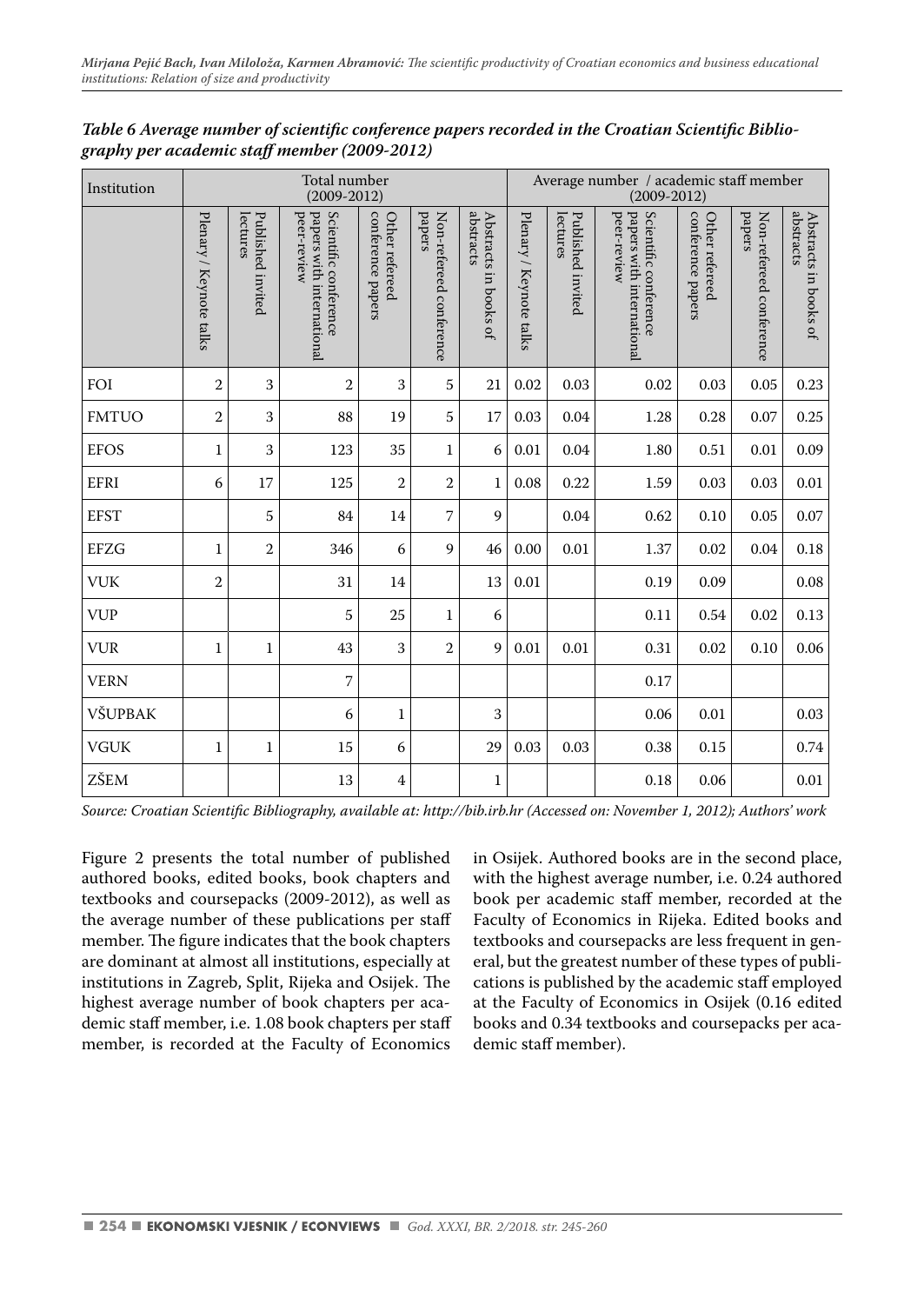

*Figure 2 Total number of publications and average number of publications per academic staff member - authored books, edited books, book chapters and textbooks and coursepacks (2009-2012)*

*Source: Croatian Scientifi c Bibliography, available at: http://bib.irb.hr (Accessed on: November 1, 2012); Authors' work*

Figure 3 presents the total number of published papers in scientific journals (2009-2012), as well as the average number of these publications per staff member.

The figure indicates that the scientific papers in other journals are dominant at almost all institutions, especially at institutions in Zagreb, Split, Rijeka and Osijek.

*Figure 3 Total number and average number of publications per academic staff member in the total number of papers in scientific journals recorded in the Croatian Scientific Bibliography (2009-2012)* 



*Source: Croatian Scientifi c Bibliography, available at: http://bib.irb.hr (Accessed on: November 1, 2012); Authors' work*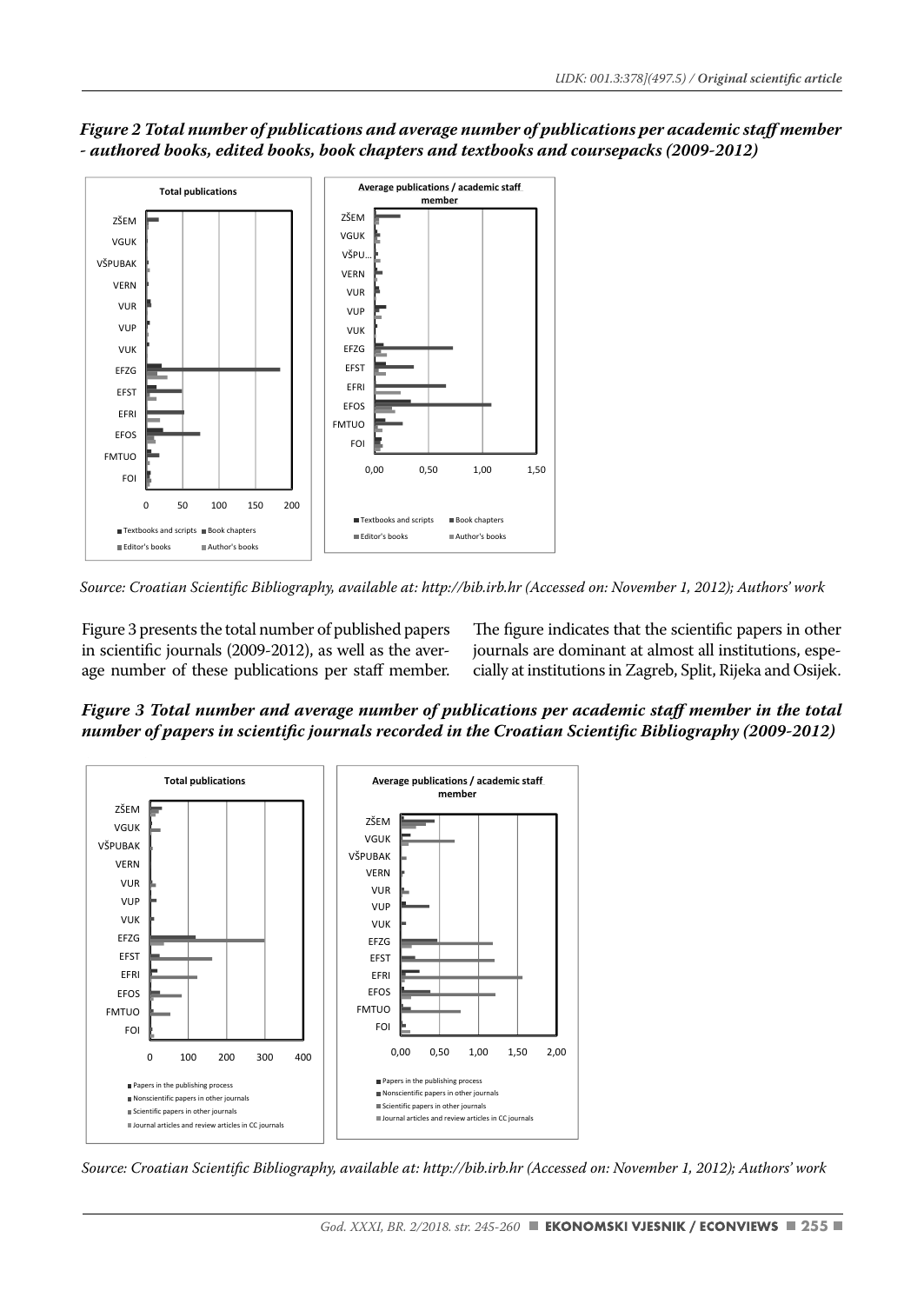#### *4.2 Correlation analysis of the number of publications per academic staff member*

Table 7 presents the correlation of the number of academic staff with the total number of authored books. The correlations indicate a strong and positive relationship. The correlation for authored books is 0.614, for edited books 0.537, for book chapters 0.687, and for textbooks and coursepacks 0.514. The correlation of the number of academic staff and authored books is statistically significant at 5%, while the correlation with the number of staff and edited books, book chapters and textbooks and coursepacks is statistically significant at 10%. However, the correlations between the average number of books per academic staff member are very low, and are not statistically significant. This indicates that the larger institutions are not more productive than the smaller institutions, measured in number of staff.

*Table 7 Correlation of the number of academic staff with the total number of authored books, edited books, book chapters and textbooks and coursepacks (2009-2012)*

|                       | Academic staff, working on an employment contract and<br>contractual agreement basis (average 2009-2012) | Correlation with the number of<br>the academic staff $(-1 < r < 1)$ | P-value |
|-----------------------|----------------------------------------------------------------------------------------------------------|---------------------------------------------------------------------|---------|
|                       | Authored books                                                                                           | $0.614**$                                                           | 0.026   |
| Total number of books | Edited books                                                                                             | $0.537*$                                                            | 0.058   |
| $(2009 - 2012)$       | Book chapters                                                                                            | $0.687*$                                                            | 0.090   |
|                       | Textbooks and coursepacks                                                                                | $0.514*$                                                            | 0.072   |

*Note: \*\* statistically significant at 5%, \* statistically significant at 10%* 

*Source: Croatian Scientifi c Bibliography, available at: http://bib.irb.hr (Accessed on: November 1, 2012); Authors' work*

Table 8 presents the correlation of the number of academic staff with the total number of papers in scientific journals. The correlations indicate a strong and positive relationship. The correlation for journal articles and review articles in CC journals is 0.648, which is statistically significant at 4%. For the scientific papers in other journals it is 0.681, which is statistically significant at 5%, and for the non-scientific papers in other journals it is 0.747, statistically significant at 1%. On the other hand, papers in the publishing process are negatively correlated with the number of academic staff, which is not statistically significant.

Table 8 Correlation of the number of academic staff with the total number of papers in scientific jour*nals recorded in the Croatian Scientific Bibliography (2009-2012)* 

|                 | Academic staff, working on an employment contract and<br>contractual agreement basis (average 2009-2012) | Correlation with the number of<br>the academic staff $(-1 < r < 1)$ | P-value |
|-----------------|----------------------------------------------------------------------------------------------------------|---------------------------------------------------------------------|---------|
|                 | Journal articles and review articles in CC<br>journals                                                   | $0.648**$                                                           | 0.017   |
| Total number    | Scientific papers in other journals                                                                      | $0.681**$                                                           | 0.010   |
| $(2009 - 2012)$ | Non-scientific papers in other journals                                                                  | $0.747***$                                                          | 0.003   |
|                 | Papers in the publishing process                                                                         | $-0.233$                                                            | 0.444   |

*Note: \*\* statistically significant at 5%, \*\*\* statistically significant at 1%* 

*Source: Croatian Scientifi c Bibliography, available at: http://bib.irb.hr (Accessed on: November 1, 2012); Authors' work*

The interconnection between the number of academic staff and scientific conference papers with international peer-review is strong and positive  $(0.716)$  and it is statistically significant at 1%. Also, the correlation between non-refereed conference papers and the number of academic staff, as well as

correlations between abstracts in books of abstracts and the number of the academic staff are strong (0.639 and 0.586 respectively) and statistically significant at 1%. However, the correlations are not statistically significant for plenary / keynote talks and published invited lectures.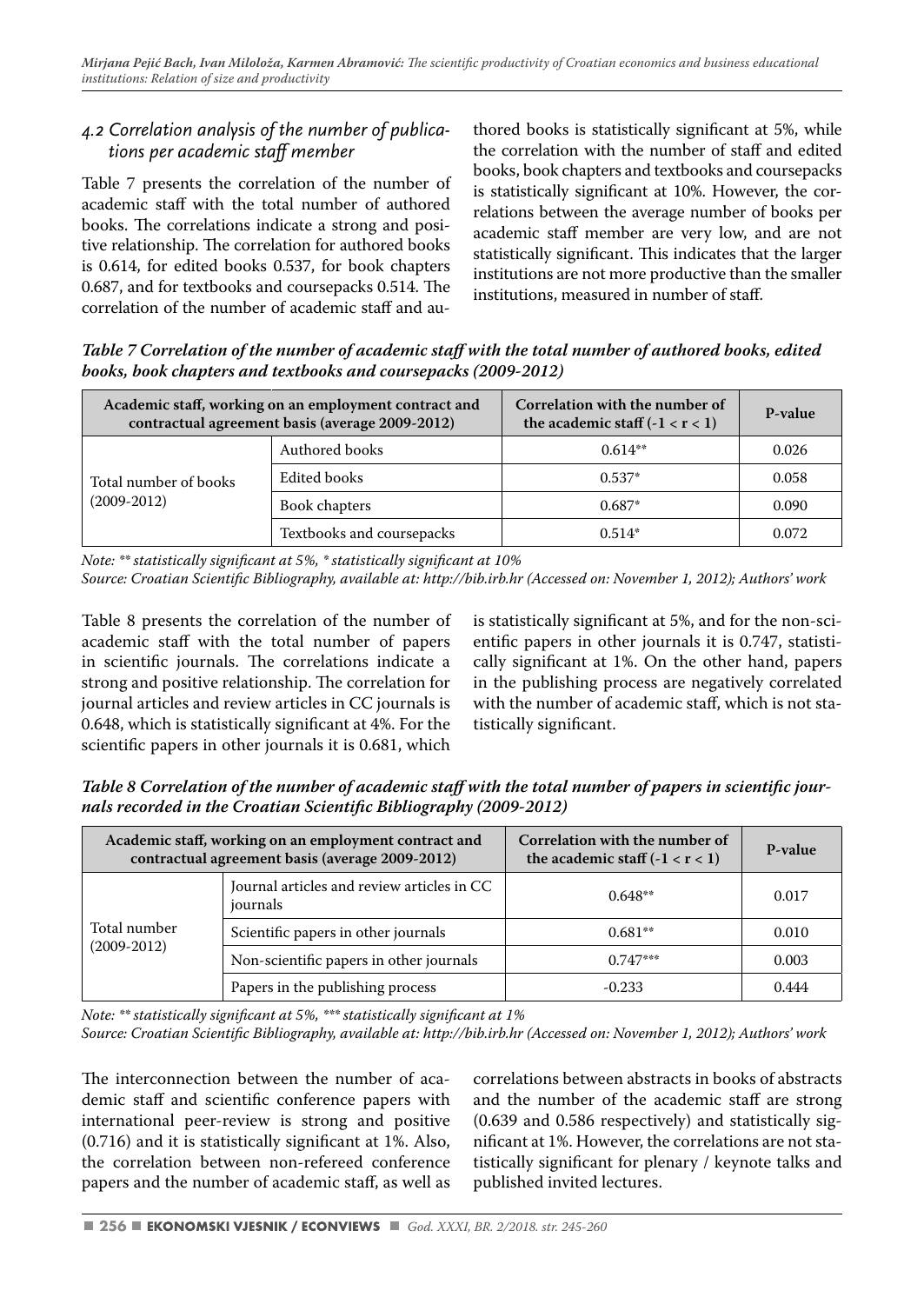|                 | Academic staff, working on an employment contract and<br>contractual agreement basis (average 2009-2012) | Correlation with the number of<br>the academic staff $(-1 < r < 1)$ | P-value |
|-----------------|----------------------------------------------------------------------------------------------------------|---------------------------------------------------------------------|---------|
|                 | Plenary / Keynote talks                                                                                  | 0.027                                                               | 0.930   |
|                 | Published invited lectures                                                                               | $-0.025$                                                            | 0.935   |
| Total number    | Scientific conference papers with<br>international peer-review                                           | $0.716**$                                                           | 0.006   |
| $(2009 - 2012)$ | Other refereed conference papers                                                                         | $-0.140$                                                            | 0.649   |
|                 | Non-refereed conference papers                                                                           | $0.639***$                                                          | 0.019   |
|                 | Abstracts in books of abstracts                                                                          | $0.586***$                                                          | 0.035   |

*Table 9 Correlation with the number of academic staff in the total number of scientific conferences recorded in the Croatian Scientific Bibliography (2009-2012)* 

*Note:* \*\* statistically significant at 5%, \*\*\* statistically significant at 1%

Source: Croatian Scientific Bibliography, available at: http://bib.irb.hr (Accessed on: November 1, 2012); Authors' work

#### *5. Conclusions*

In this research we analysed the publication patterns of Croatian economics and business educational institutions in the period from 1991 to 1 November 2012. Our results revealed that scientific conference papers with international peer-review are the type of publications that researchers from institutions evidenced in CROSBI published most commonly. Their number amounted to 4470 papers making conference papers with international peerreview the type of publications with the largest share in the total number of publications. Scientific papers in journals follow with the total of 3575 publications. Furthermore, book chapters with 1500 publications and other refereed conference papers with 1160 publications are well represented. The authors have also published 462 authored books, 191 edited books, and 130 textbooks.

Publications are concentrated in certain cities, i.e. faculties from the biggest Croatian cities (Zagreb, Osijek, Rijeka, Split and Varaždin) that generate the largest number of publications. Publications of articles in scientific journals in the most recent period (2007 – 1 November 2012) are characterized by co-authorship involving authors from one or more foreign countries, thus indicating the trend of internationalization. Furthermore, authors participate in an increasing number of international scientific conferences and this also contributes to the internationalization of economics and business scientific research.

If we observe the number of publications in different periods closely we can note an upward trend in the number of published papers. For example, the number of book chapters increased greatly, starting with 13 publications in the period from 1991 to 1996, continuing with 275 publications in the period from 1996 to 2002 and 442 publications in the period from 2002 to 2007, and ending with 770 publications in the period from 2007 to 1 November 2012. One of the possible reasons for the increase in the number of scientific publications is the introduction of changes in legal regulations regarding advancements in scientific careers introduced in 1993, and later in 2005, and the constant improvement of these regulations resulting in stricter advancement criteria.

The bibliometric analysis revealed an increasing trend in the number of economics and business scientific publications. A large increase in the number of economics and business scientific publications is detected in the period after the introduction of changes in legal regulations regarding advancements in scientific careers. If measured by growth of publications in internationally recognized journals with an impact factor, and an increase in contributions to international conferences, economics and business scientific research develops towards internationalization. Also, a considerable number of publications resulted from international cooperation. However, an increase in the number of publications does not instantly indicate an increase in the quality of research. Therefore, future studies should focus on the quality of publications and not their number.

Results indicate a high concentration in the number of economics and business scientific publications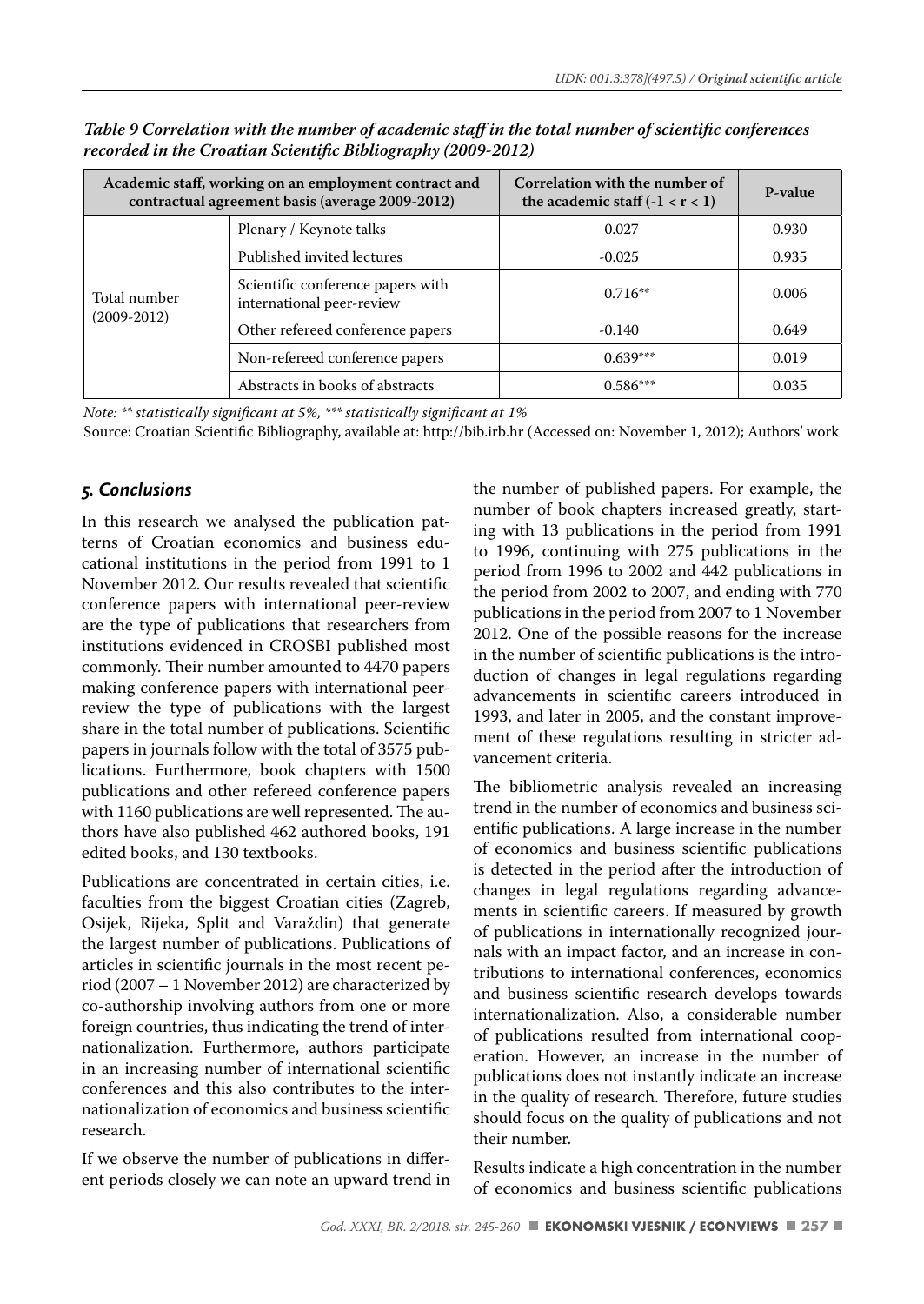in certain cities. It appears that researchers from the faculties from Zagreb, Osijek, Split, Rijeka and Varaždin publish the largest proportion of papers, and those institutions are at the same time the most developed according to the number of educational programmes they offer. It has been noticed that institutions that offer only several programmes, i.e. polytechnics and colleges, are also less represented in publications in the Croatian Scientific Bibliography.

Readers should take into consideration the following limitations of the study. First, since the authors themselves enter the data for their publications, not all of the publications published by Croatian researchers are registered in CROSBI, and this represents the major limitation of this study. Second, it is also important to mention that since we tracked publications by institutions, some of the publications are recorded two or more times, when their authors come from two or more institutions.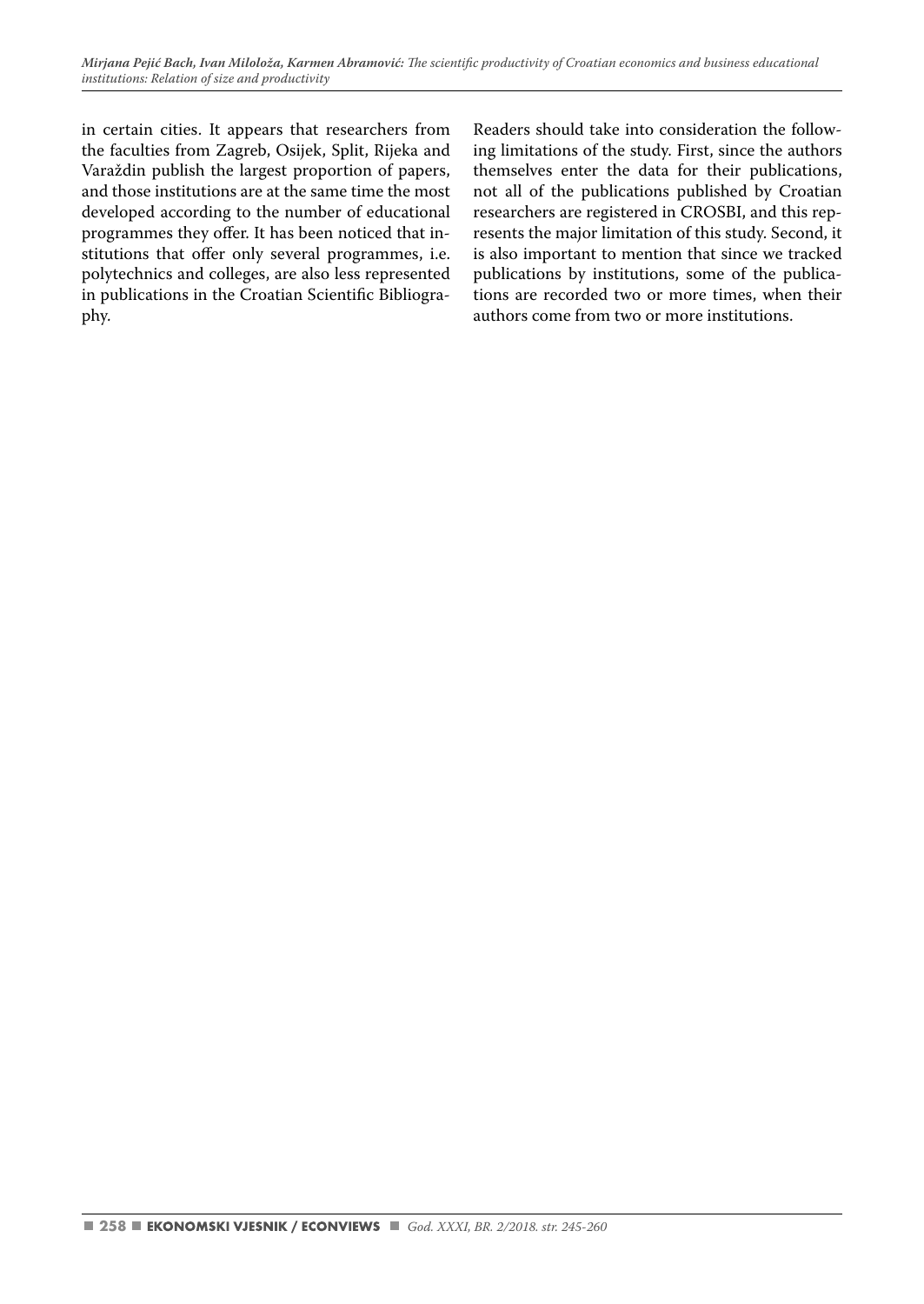#### **References**

- 1. Andonie, R., Dzitac, I. (2010), "How to Write a Good Paper in Computer Science and How Will It Be Measured by ISI Web of Knowledge", International Journal of Computers Communications & Control, Vol. 5, No. 4, pp. 432-446.
- 2. Brown, A. (2007), "Perestroika and the End of the Cold War", Cold War History, Vol. 7, No. 1, pp. 1-17.
- 3. Gantman, E. (2009), "International differences of productivity in scholarly management knowledge", Scientometrics, Vol. 80, No. 1, pp. 153-165.
- 4. Gantman, E. R. (2012), "Economic, linguistic, and political factors in the scientific productivity of countries", Scientometrics, Vol. 93, No. 3, pp. 967-985.
- 5. Gantman, E. R. (2015), "Management research worldwide: extent and determinants (1996-2010)", International Journal of Organizational Analysis, Vol. 23, No. 2, pp. 250-263.
- 6. Josephson, P. (1996). Totalitarian science and technology. Atlantic Highlands: Humanities Press.
- 7. Keys, C. W. (1999), "Revitalizing instruction in scientific genres: Connecting knowledge production with writing to learn in science", Science Education, Vol. 83, No. 2, pp. 115-130.
- 8. Olenik, A. (2012), "Publication patterns in Russia and the West compared", Scientometrics, Vol. 7, No. 1, pp. 1-19.
- 9. Pejic-Bach, M. (2015). "How to Write and Publish A Scientific Paper: A Closer Look to Eastern European Economics, Business and Management Journals", Business Systems Research Journal, Vol. 6, No. 1, pp. 93-103.
- 10. Tychinin, D. N., Kamnev, A. A. (2005), "Beyond style guides: Suggestions for better scientific English", Acta Histochemica, Vol. 107, No. 3, pp. 157-160.
- 11. Uzun, A. (2002), "Library and information science research in developing countries and Eastern European countries: A brief bibliometric perspective", The International Information & Library Review, Vol. 34, No. 1, pp. 21-33.